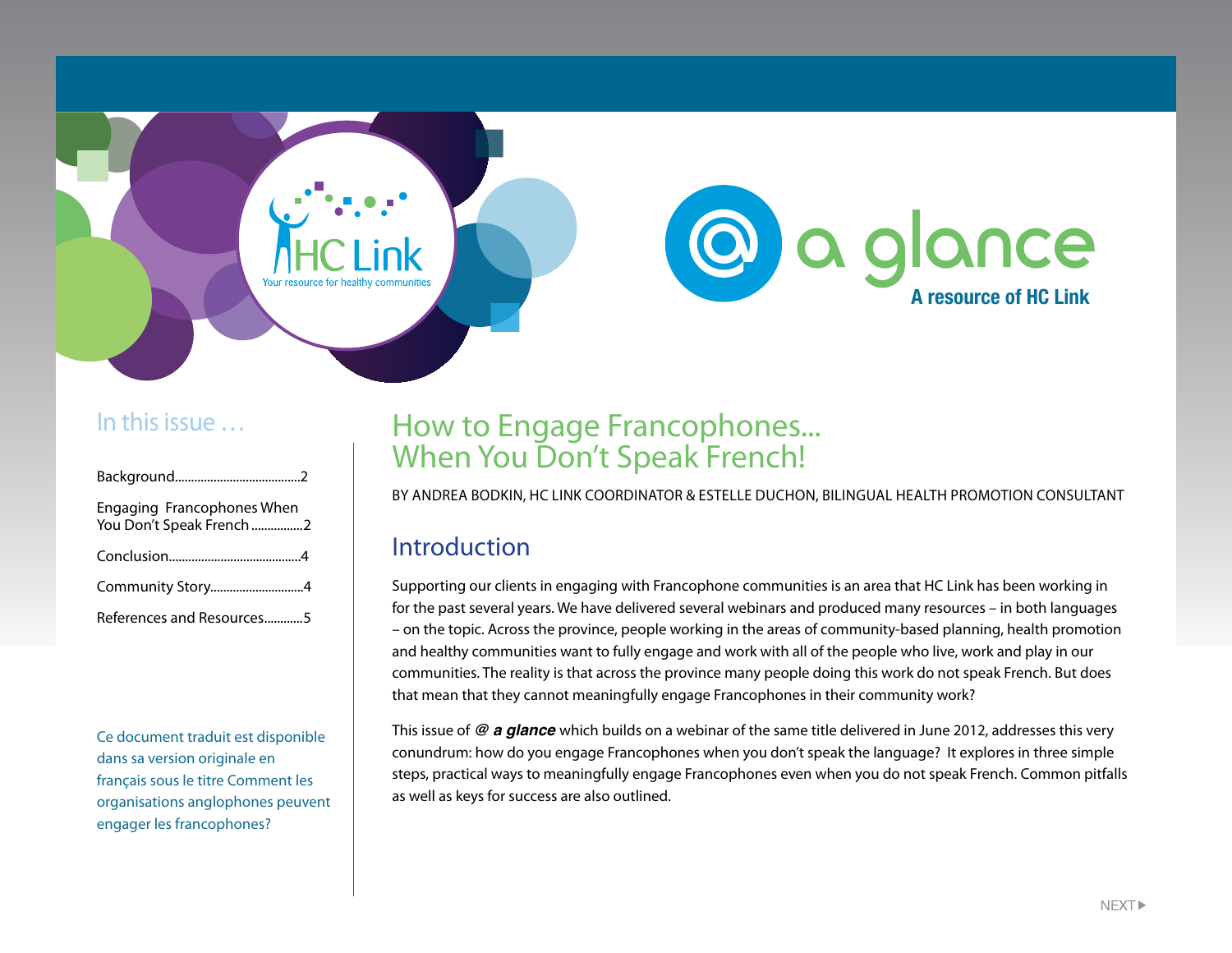▶ [Return to Main Menu](#page-0-0)

# @ a glance

Background

The French presence in Ontario dates back nearly 400 years. According to the 2006 census, Ontario's Francophone community is nearly 600,000 people, or 4.8 % of the population. While Ontario's Francophones share French as a common language, the community is diverse in ethnicity, religion, origin, education, culture, income, values and experience.

Equity, inclusion and a sense of belonging have become priorities for governments and for society in general. They contribute to a healthier population, better social cohesion, stronger communities and a more equitable and prosperous society. However, Francophones are more likely to state that their sense of belonging in their community is not as strong as Anglophones (Picard & Allaire, 2005). In some cases, Francophones are more likely than Anglophones to choose lifestyle habits that negatively affect their health. Francophones have lower consumption rates of vegetables and fruits, higher smoking rates, higher alcohol consumption, and feel that they have less power to make decisions in their work lives than their Anglophone counterparts (Picard & Allaire, 2005).

We also know that clients who receive information in their own language follow health advice and instructions more closely, have less need for hospital services and stay healthier. They also have a stronger sense of community belonging – an indicator of individual as well as community well-being (Bowen, 2001). Culture – of which language is a part – is one of Canada's twelve social determinants of health. If you are trying to affect the health of your community (and the people within it) you must consider language and culture as part of your work.

### <span id="page-1-0"></span>Engaging Francophones When You Don't Speak French

With the benefits of working with Francophones in your community established, here are three steps to meaningfully engage Francophones in your community work – even if you don't speak French.

#### Step 1: Examine your motives

Be very clear on why it is you want to engage Francophones in your community work and what outcomes you expect as result of the engagement process. There are four levels of community engagement, each with different outcomes and activities (HC Link, 2011. [At a Glance: Community Engagement\)](http://www.hclinkontario.ca/images/Uploaded_files/2011/ataglance_CommunityEngagement.pdf). For instance, is your intention to **inform** Francophones about a new initiative, resource or service? Do you want to **consult** with the Francophone community and obtain input and feedback in order to identify needs and assets or set priorities? **Collaboration** involves partnering with community members in an on-going process of planning and decision-making where community members provide advice and make recommendations that are reflected in the end product. **Empowerment** involves providing supports for community members to define the issues and create their own solutions.

Determine which of these four will give you the outcomes that you need and be able to clearly articulate the advantages in participating in the process. Those you are seeking to engage need to understand what your intention is and the benefits to being involved. It's important to note here that Francophone communities (like many communities) often feel that they are over-consulted but little is done with the information/advice that they give. Being clear on what you want and need and how the results of the engagement process will be used and will affect the overall project/initiative will be helpful in managing expectations and creating positive relationships.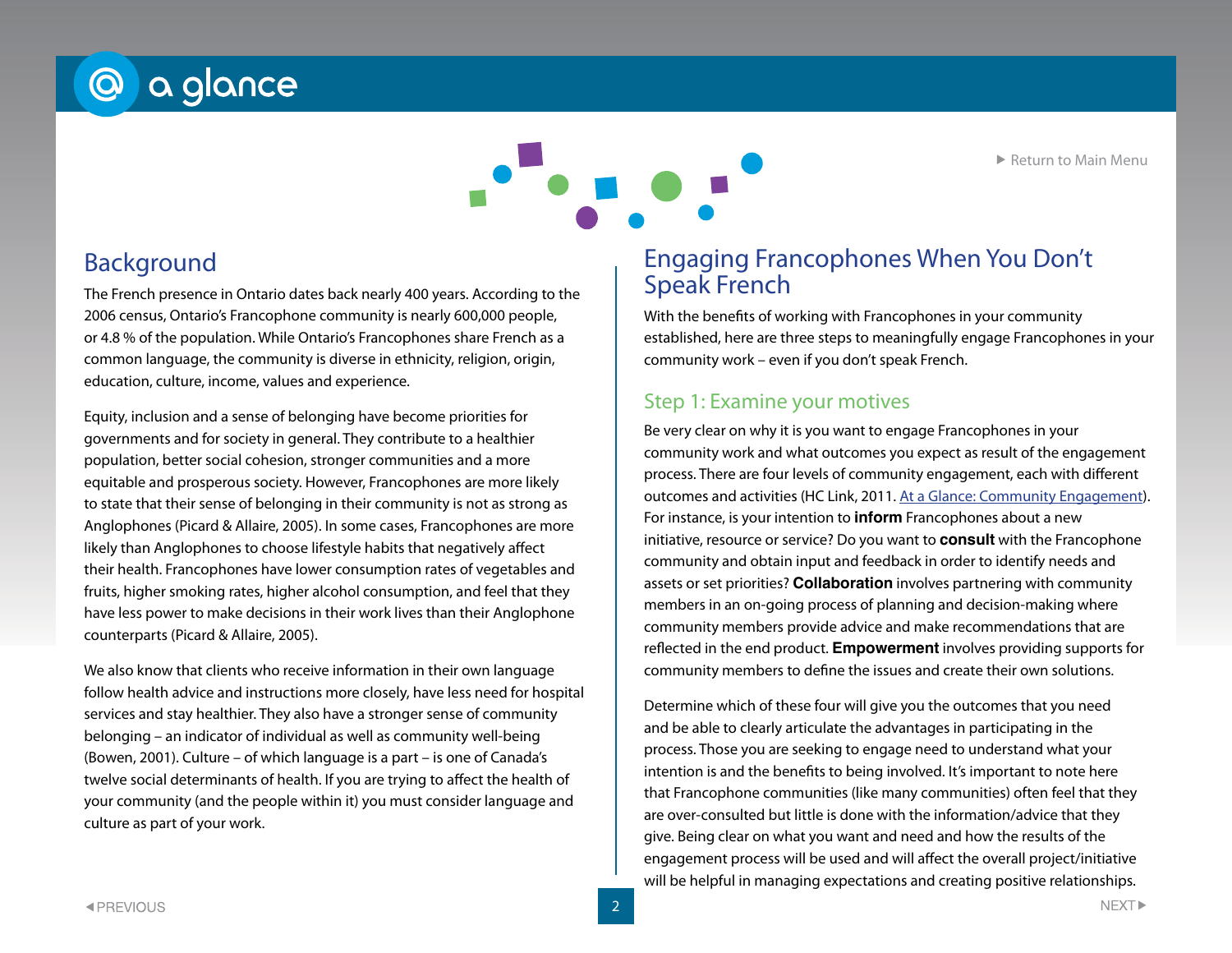

that are important to understand and recognize? Next, understand where the Francophones in your community are located. It's unlikely that they are clustered in one or two districts/regions, but may come together around French schools/daycares, places of worship and Francophone associations. Investigate the demographics of the Francophone population (for example, high populations of seniors or new Canadians) as it will impact your planning. And finally, explore whether there are French media outlets in your community that would provide opportunities to promote your work.

Step 2: Take time to understand Francophone contexts

HC Link has produced a variety of resources that provide background information and contexts of Franco-Ontarian communities which will be helpful in planning your initiatives (see the [resource section](#page-4-0) at the end of this article). It is also important to understand the local contexts of your community, and your organization. For instance, has your organization worked with Francophone communities in the past? Is there a history that

could promote or hinder your current efforts? Are there community contexts

#### to events that draw dozens of attendees. As the Francophone population is much smaller than the community-at-large, expect attendance to be smaller. Don't be disappointed; view these events as a starting point, particularly when beginning to work with the Francophone community. As time goes on and relationships begin and continue to build, numbers will increase!

communities, to be realistic about attendance numbers. We are often used

It is also important, when planning events to engage Francophone

@ a glance

language. Begin by looking in your own organization: is there really no one that speaks French? You may not be aware of French-speaking colleagues as they may not feel comfortable writing/speaking in French or are uncertain of their level of proficiency. Or, they may not have come forward because they were never asked before! Be very clear what you expect from the Francophone/French-speaking members in your organization and take the time to find out what they are comfortable in doing and what they are not.

While you **can** work with Francophones when you don't speak French, it is necessary to have partners who can work with Francophones in their own

Step 3: Find people to work with

Connecting with institutional supports in your community and establishing partnerships with Francophone stakeholders are important steps. Identify who in your community has links with Francophone communities and who is working in areas similar to yours. Begin to collaborate with other organizations and build on existing assets such as relationships, history, programs and resources.

For an Anglophone or bilingual organization, partnerships with Francophones and the institutions representing them can turn out to be the key to successfully setting up services in French. These partnerships will develop greater visibility in the community, increase demand for services in French, and build relationships based on trust. For Francophones, these partnerships can lead to better access to quality services that are relevant to their needs and priorities and are appreciated because they have contributed to their planning and implementation.

**◀PREVIOUS** 



▶ [Return to Main Menu](#page-0-0)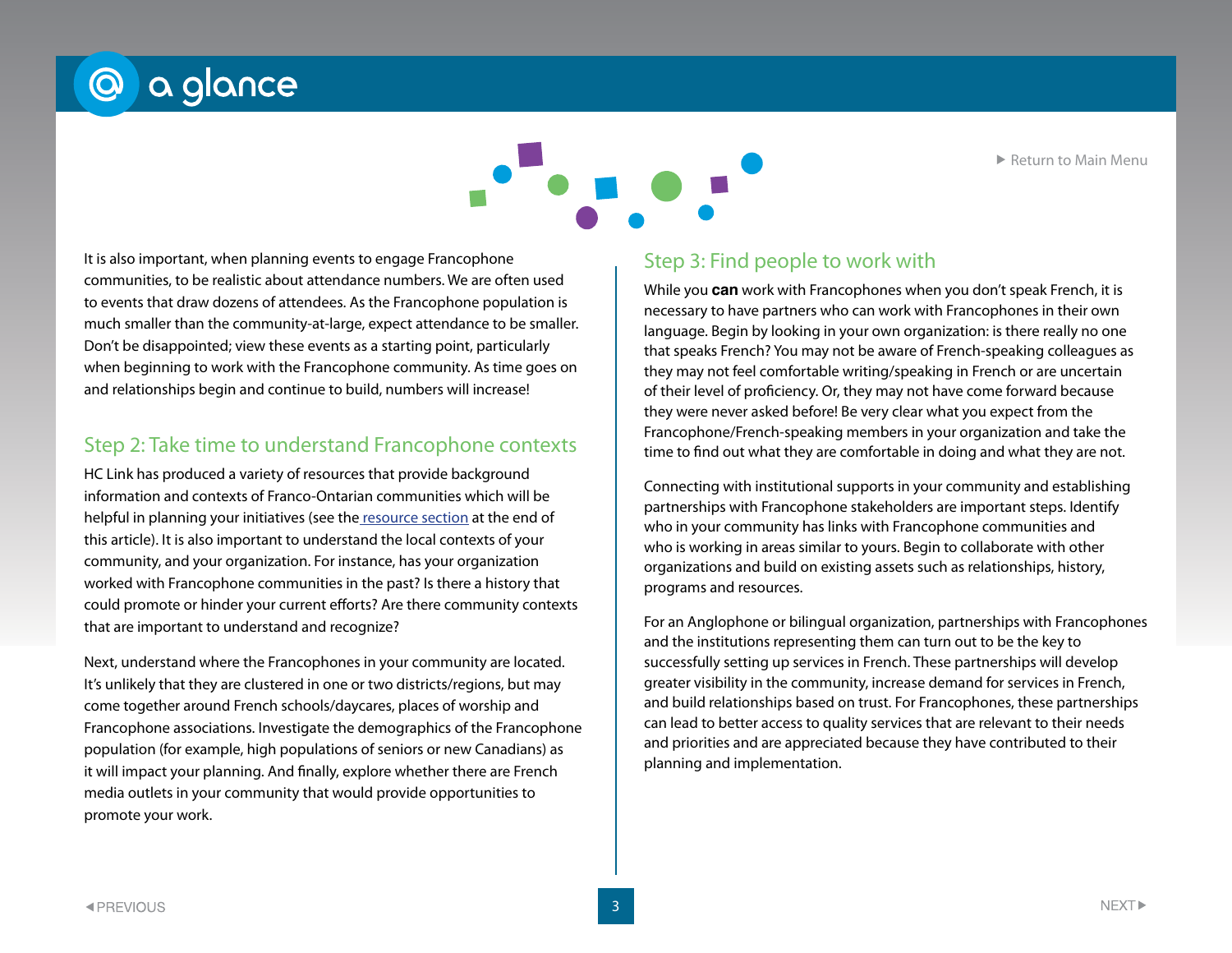▶ [Return to Main Menu](#page-0-0)

# @ a glance

# Conclusion

In HC Link's work in supporting community-based organizations, networks and groups, we have found four common pitfalls when working with Francophone communities. Firstly, as previously mentioned, Francophone communities are often consulted unnecessarily or for the sake of being consulted, without an intention to apply or incorporate the results of the consultation. Secondly, decision-makers are often not included in the process and valuable information and input is being lost as a result. Thirdly, it is critical to be clear in communicating what will be conducted in English and what will be conducted in French. For example, if posters, registration forms and all presession information are in French it's natural to assume that the event will be too. Finally, Francophone engagement efforts often rest on the shoulders of one person in an organization (usually the person who has French capacity). Spend time within your organization and partner organizations to raise awareness about Francophone engagement efforts.

We have put together nine "keys for success" to help you to successfully engage Francophone communities in your work:

- Understand the context and environment.
- Define the target groups according to the goals of community engagement.
- Start with the number of people you have (don't be disappointed with low turnout numbers!).
- Involve Francophones at each step of the process (needs assessment, planning, consultation, etc.).
- Advertise in French in Francophone media.
- Take into account the different cultures of the participants.
- Have a coordinator / facilitator who speaks fluent French.
- Report back to the Francophone community.
- Develop the capacity of your organization to be a viable potential partner on various Francophone projects.

#### A Community Story

• Barb Eleb has been the ebordinator of the nearing communities<br>• Partnership in Sudbury and District for several years. Although she does Barb Eles has been the Coordinator of the Healthy Communities not speak French, Barb has successfully reached out to and engaged Francophone partners as a part of her work. Barb tells us how she has accomplished this:

The Healthy Communities fund partnership has ensured collaboration with our Francophone partners including the Centre de santé communautaire du Grand Sudbury and Centre de santé communautaire de Sudbury-Est. We also aim to ensure that materials are translated by our French language partners. To illustrate how our partnership has helped build inclusivity and increased connections between partners and communities we have, for example:

- Conducted a survey on roles and responsibilities of the partnership in both official languages and a francophone partner assisted with preparing questions and presenting results.
- Worked with our francophone partners to provide meeting space, a workshop, and in providing administration for a grant.
- Ensured "Partnership Sharing" at meetings which provides the opportunity to share existing projects of our Francophone partners
- Required bilingual health unit staff involvement with local planning and working groups, which has led to increased connections between partners and communities.